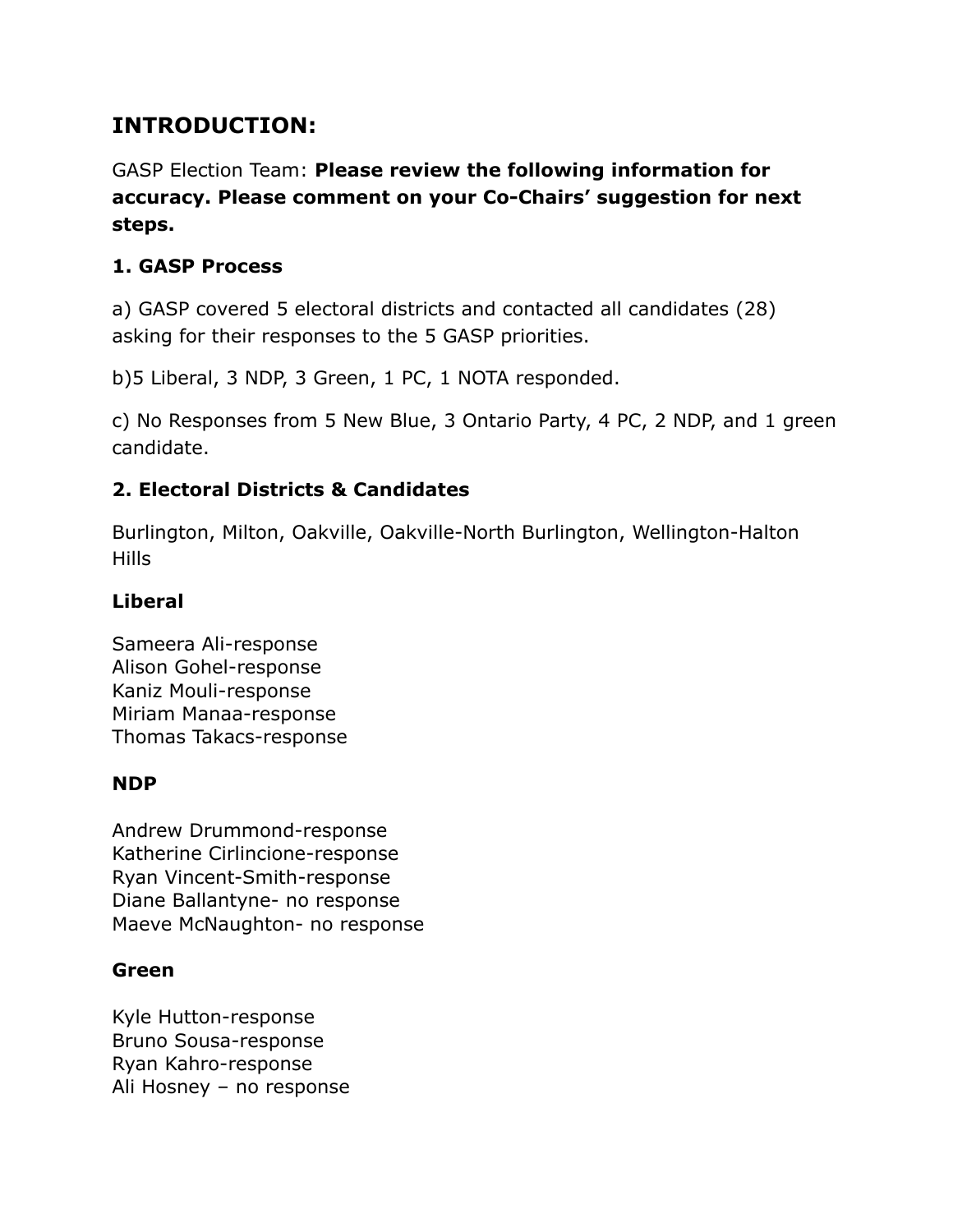No candidate (Milton)

#### **PC**

Natalie Pierre- no response Parm Gill – no response Stephen Crawford – no response Effie Triantafilopoulos – no response Ted Arnott-response

#### **New Blue**

Allison McKenzie – no response John Spina – no response Mark Fraser Platt – no response Doru Marin Gordan – no response Stephen Kitras – no response

#### **Ontario Party**

Sebastien Aldea – no response Alicia Bedford – no response Jill Service – no response

#### **None of The Above Party (NOTA)**

Stephen Kenneth Crawford – response

#### **3. Candidates Responses to GASP priorities by party**

## **NDP CANDIDATES**

**Priority #1 – Build A "Real" Ontario Climate Emergency Action Plan**

- **a) Emissions/binding targets**
- **b) Ending Fossil Fuel subsidies/invest in renewables**
- **c) Protect Nature and work with Indigenous people.**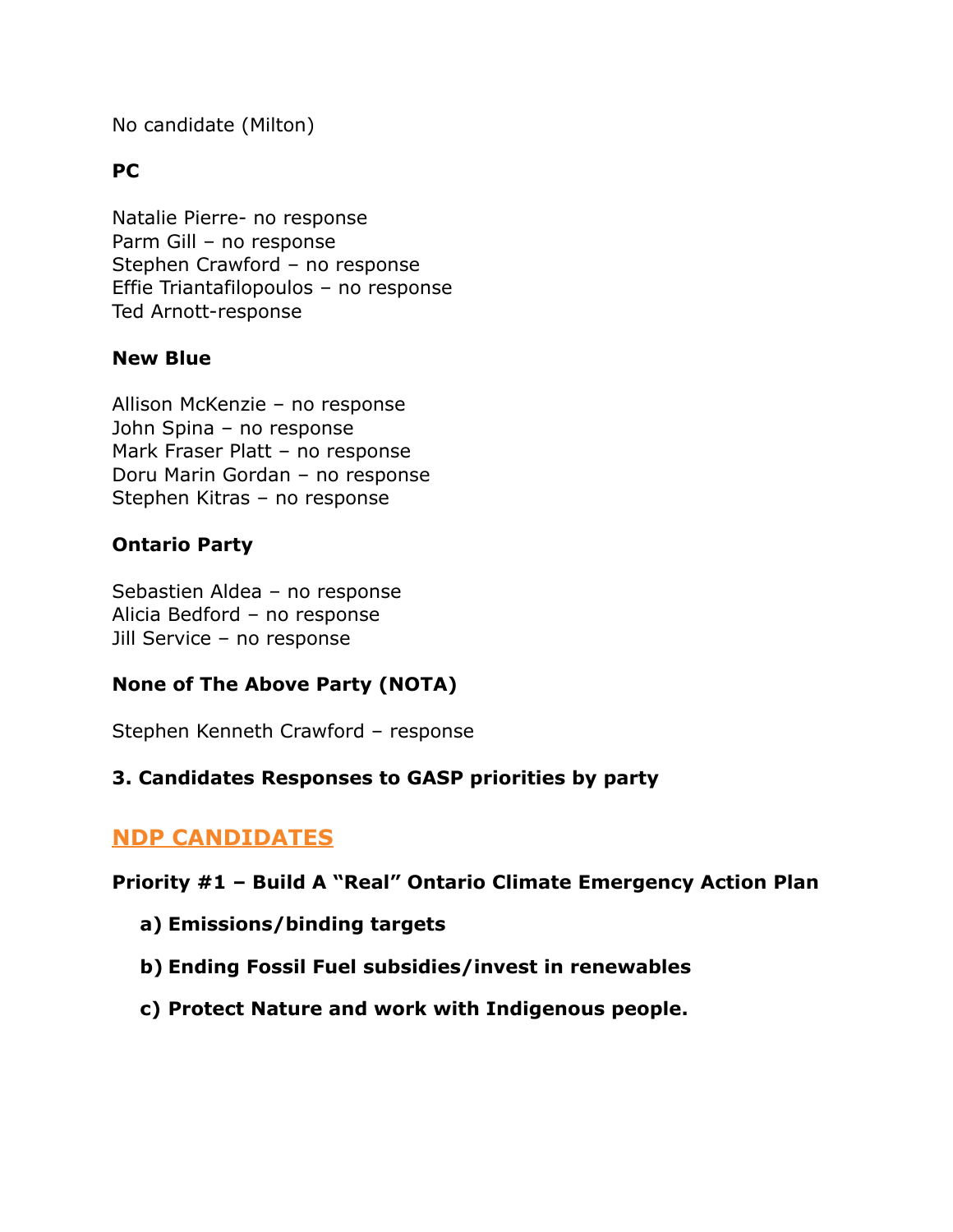"Our target is more ambitious than the one set by GASP. We believe that the *bare minimum* required is to reduce our emissions by 50% below the 2005 baseline by 2030. We share your goal of eliminating oil and gas industry subsidies. Ontario currently subsidizes fossil fuels by some \$700 million a year and spends \$16 to \$24 billion every year to import fossil fuels."

# **Priority #2 – Develop Sustainable Land Use Planning Reforms**

- **a) Cancelling HWY 413/Bradford By-Pass**
- **b) Restore powers of Conservation Authorities/Strengthen Bill of Rights**
- **c) Sustainable land use**
- **d) Food security**

"Decisions made by the Conservative government have prioritized unnecessary, costly, and harmful projects over our greenbelt. We are committed to restoring the powers of the Environmental commissioner, work in partnership with conservation authorities, mandate all newly built public, residential, and commercial buildings to be net zero emissions by 2030, in conjunction with a world leading building retrofit program and electrifying all municipal transit by 2040."

## **Priority #3 – Implement a Just Transition**

- **a) Public Health**
- **b) Basic Income**
- **c) Green economy and green jobs**
- **d) Systematic discrimination**
- **e) Create Youth Climate Force**

"Our plan is based on values we all share: equity, affordability, and reconciliation. It's rooted in justice and committed to a just transition –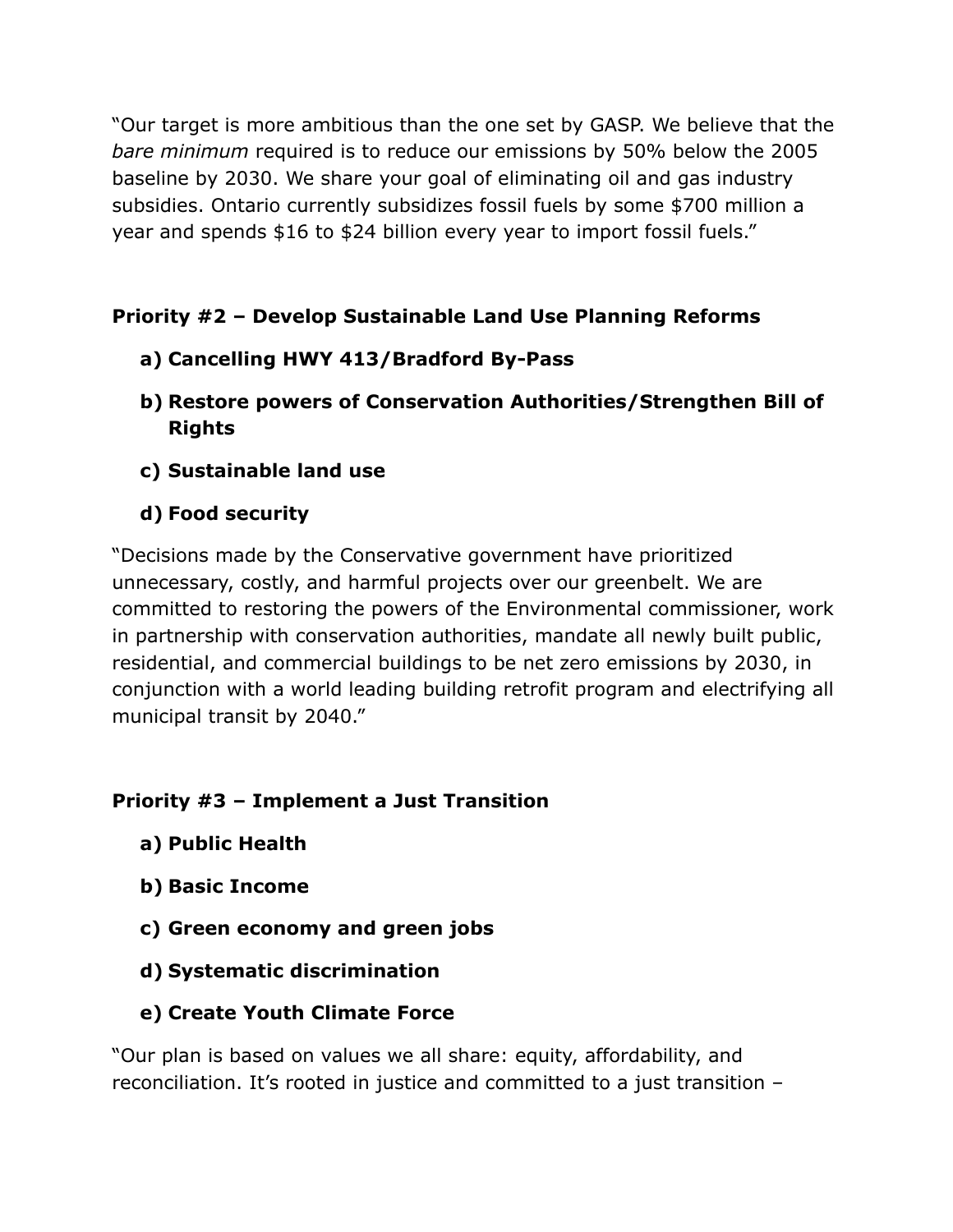which promises nobody, and no community, will be left behind. We will establish Ontario's first Youth Climate Corps."

"We recognize that the growing environmental crisis disproportionately impacts rural communities, working class people, Indigenous Peoples, racialized communities, migrant communities, and other marginalized groups. The ONDP is committed to approaching all policies and programs through the lens of equity for all Ontarians."

"COVID-19 has highlighted our society's many glaring inequities, as well as showing the toll a global crisis takes on our economy, health system and social service network. We've seen small businessowners lose their livelihoods while big box stores rake in unprecedented profits; essential workers struggling to make rent because governments refuse to ensure they're paid a living wage. We've seen thousands of vulnerable seniors lose their lives while for-profit long-term care homes make massive profits. We've seen low-income and marginalized communities hit hardest by the virus."

# **Priority #4 – Provide A Public Education Campaign on Climate Mitigation and Adaptation**

# **a) Broad Public Education Campaign**

## **b) Work with Municipalities and Local Residents**

"Education is a key component of getting public support for the necessary climate mitigation programs that we desperately need. Every part of our environmental plan requires that we collaborate effectively with not just people, but other levels of government. We need to work with farmers, Indigenous Peoples, and rural Ontarians to protect and restore our natural spaces."

"Educating the public on the Climate Crisis and its far-reaching impacts is vital to a successful implementation of our policies. Collaboration with local groups and individuals who have been advocating for the environment and doing the work to highlight this information and work to end predatory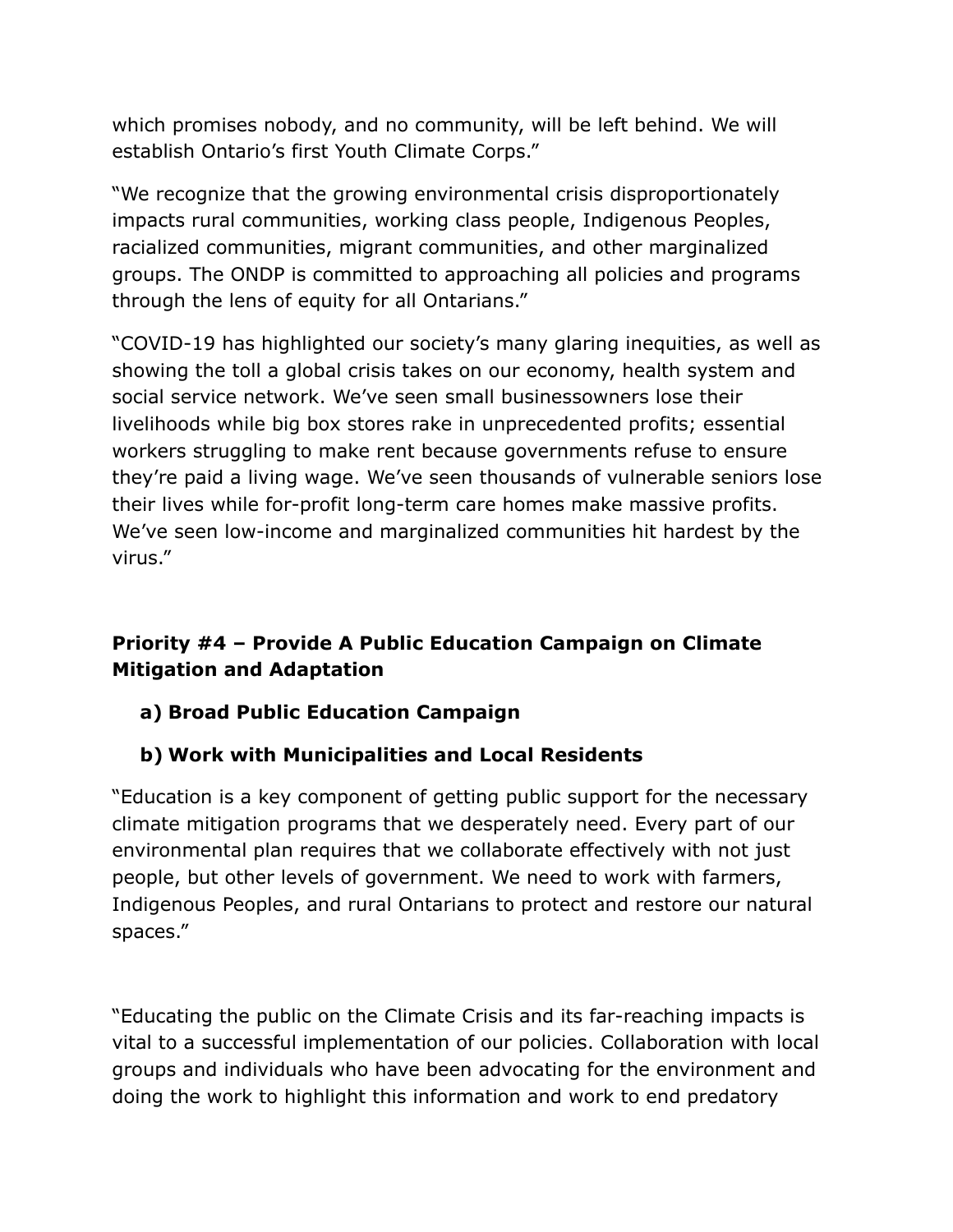practices aimed to enrich the few and harm many. The future can be hopeful and strong but requires immediate action and transparent communication about the Climate Crisis."

#### **Priority #5 – Spend What It Takes**

## **a) No more wasted \$s.**

"Our commitments on spending what it takes could not be clearer. Simply put, the cost of inaction when it comes to the climate crisis will be far higher than the investments we must make now to secure a safer, more prosperous future."

"Ontario must spend what it takes. There is no alternative when considering effects on marginalized groups, the health of Ontarians, the immense economic repercussions from doing too little now, the future livelihood, safety, and quality of life for a future that is fast approaching. The climate crisis can no longer be ignored."

# **LIBERAL CANDIDATES**

## **Priority #1 – Build A "Real" Ontario Climate Emergency Action Plan**

"Cut Ontario's carbon pollution in half by 2030."

"We can't consume our way out of a climate crisis with green washed products that are designed to make the individual feel that their actions alone are responsible for climate change. We certainly all have a role to play- including at the individual level- but if governments don't seriously rethink and retool our societies and economies to function in a way that stops exploiting our planet's resources we will never reach our targets."

"An Ontario Liberal government will cut Ontario's carbon pollution in half, create 25,000 green jobs, charge carbon polluters and reward companies who lower their emissions. Two decades ago, more and more children developed asthma and other illnesses because of pollution. When the Ontario Liberals closed down coal plants across the province, carbon pollution fell by 24% and asthma rates fell too, and we saw an end to those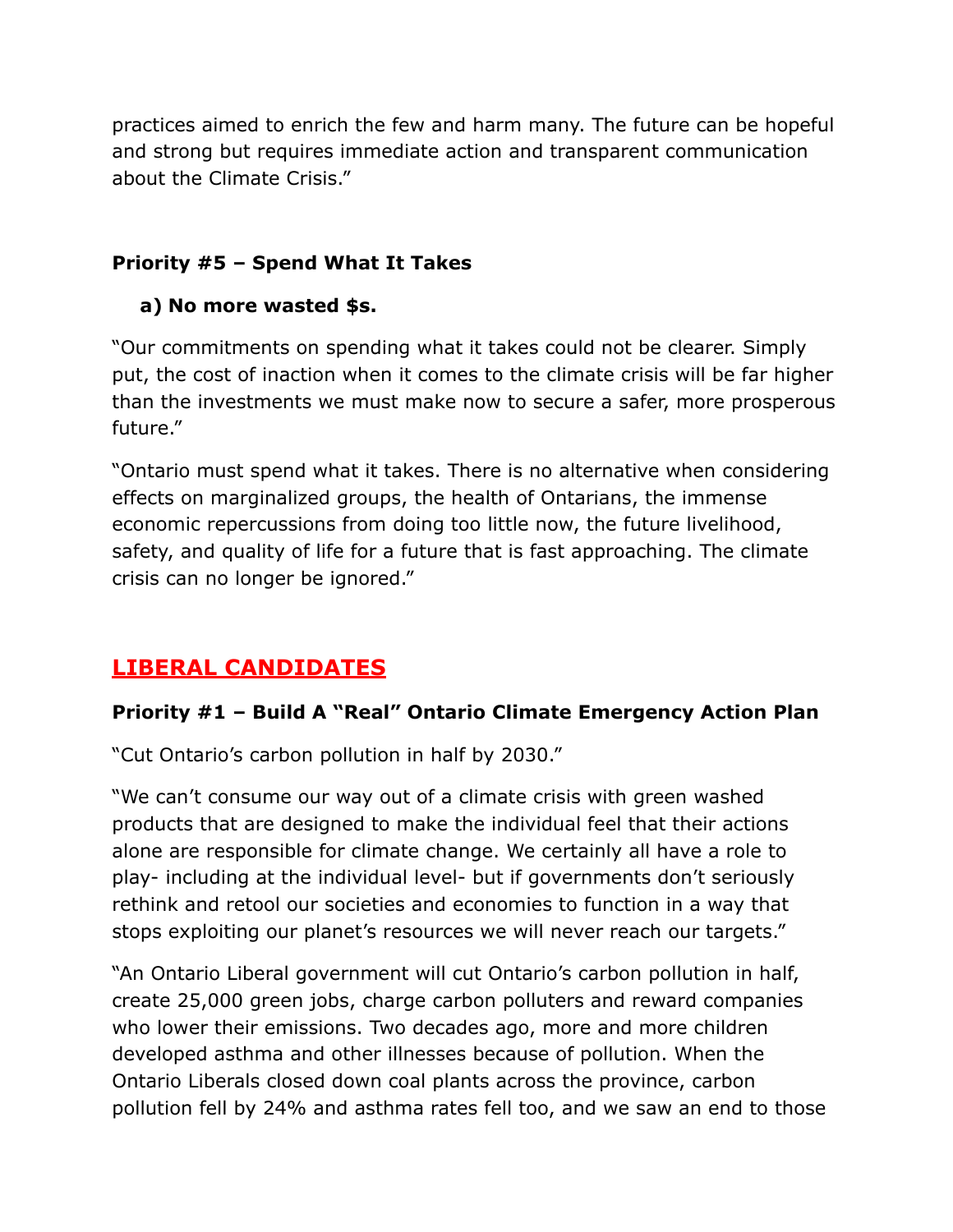smog days. After four years of the Ford Conservative, we're going in the wrong direction and the Ontario Liberal plan will get us back on track."

"Cut greenhouse gas emissions by 50% below 2005 levels by 2030 and achieve net-zero emissions by 2050. Expand the Greenbelt and designate 30% of our land as protected areas by2030. As part of this expansion, we'll add five new provincial parks across Ontario."

"If we do not become more proactive rather than reactive, we will lose the battle of survival."

## **Priority #2 – Develop Sustainable Land Use Planning Reforms**

"Stop HWY 413 and responsibly maintain crucial highways."

"We will cancel HWY 413 outright as we know it is not needed. Our land use planning will involve municipalities in determining where and how growth will occur and will severely limit the use of MZOs. We will protect farmland to maintain a home-grown food supply when and where possible. We also have programs to assist farmers and support farming to keep land in production."

"Stopping HWY 413 and saving more than thousands of acres of environmentally sensitive areas and prime farmland. Scrapping MZOs, instead only allowing fast-tracking of critical provincial projects/ infrastructures that benefit low-income, marginalized, and racialized people. This includes projects such as affordable housing and not-for-profit nursing homes."

"The Ontario Liberal government created the Greenbelt, and we will expand it in step with farmers, local neighborhoods, and Indigenous communities. We will get carbon pollution out of our air by planting 100 million trees a year over the next eight years and we will create 2,000 green jobs for young people. We will repeal the Ford Conservatives' environmentally harmful changes to legislation related to conservation, land-planning, the environment, and endangered species."

"Strengthen the powers of Ontario's Conservation Authorities to prevent flooding and protect green spaces, farmland, drinking water, biodiversity, and species at risk."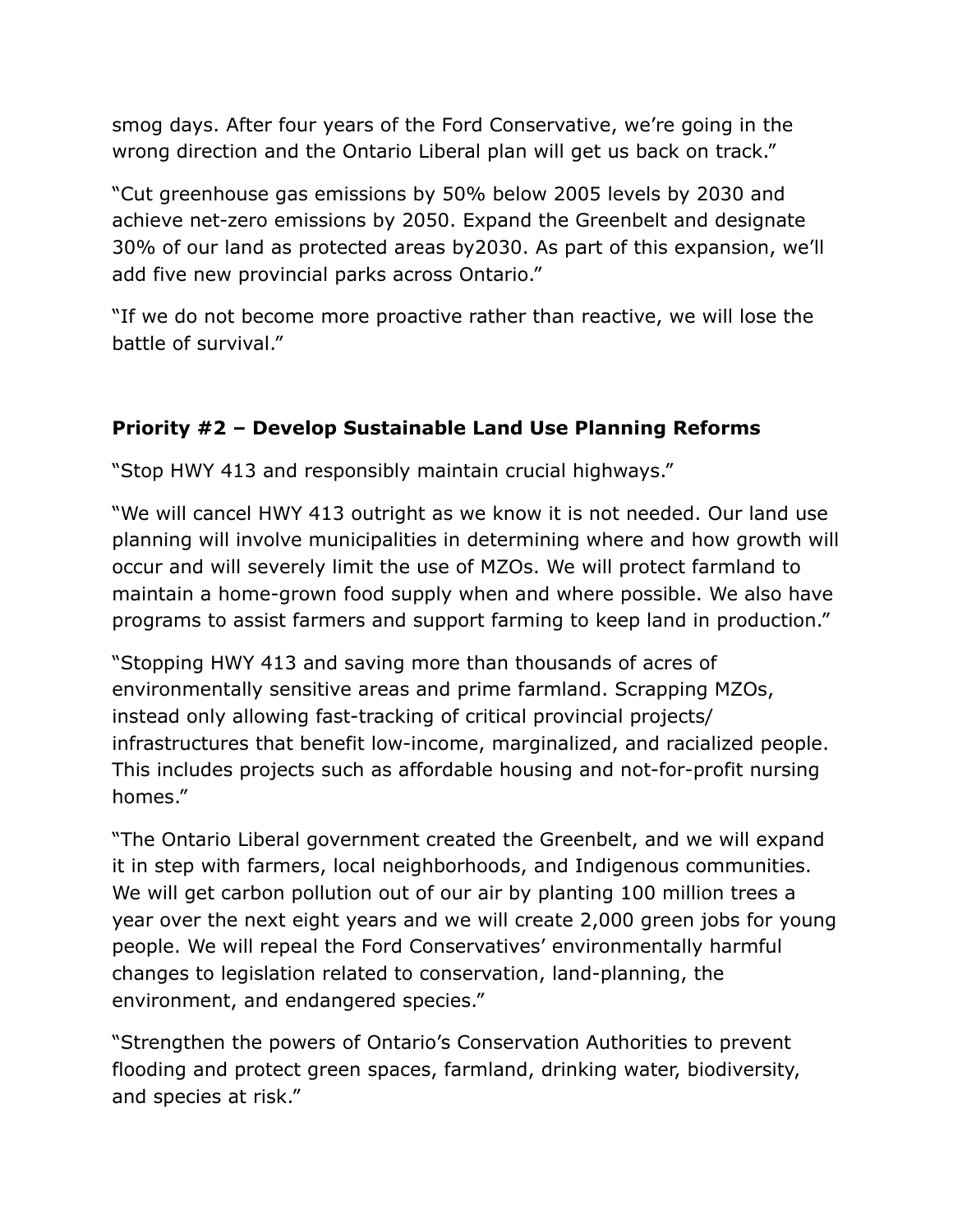#### **Priority #3 – Implement a Just Transition**

"This starts with a Just Transition and policies that will both encourage and enable us to change our lifestyles and behaviors. A green economy will require disinvestment in fossil fuels and a transition to clean energy; it will require us to rethink the way we build and live in communities, the way we work, the way we travel, the way we eat, and everything in between. These types of changes mean that some people will inadvertently be left behind if we are not intentional about the way we transition away from fossil fuels. It is critical that we do not allow that to happen and ensure that we are retraining and providing new skills to workers to thrive in a green economy."

"Our government will put workers first, and that helps our province transition to a new way of doing things. We'll make things better for people and build our economy from the ground up. Hence, we will reinstate the basic income pilot project that was cancelled by Doug Ford."

#### **Priority #4 – Provide A Public Education Campaign on Climate Mitigation and Adaptation**

"We will increase funding to education and health by building and repairing schools, cancelling for-profit health care and long-term care, ensuring that schools' curriculums meet the new economy and changing climate and increase funding and support to train new health care workers."

#### **Priority #5 – Spend What It Takes**

"The Ford Conservatives will waste billions on highways into the Greenbelt while the Ontario Liberals will protect the Greenbelt and cancel Ford's HWY 413, investing that money into building and repairing our schools. And by introducing \$1 transit, we'll make travelling a more affordable and convenient choice, increase transit ridership, and cut pollution by taking cars off the road."

## **GREEN CANDIDATES**

#### **Priority #1 – Build A "Real" Ontario Climate Emergency Action Plan**

"We believe in setting and meeting strict targets as advised by the recommendations in the successive IPCC reports, enforced through a 'Zero Carbon Law' that will hold the government accountable no matter what party is in power."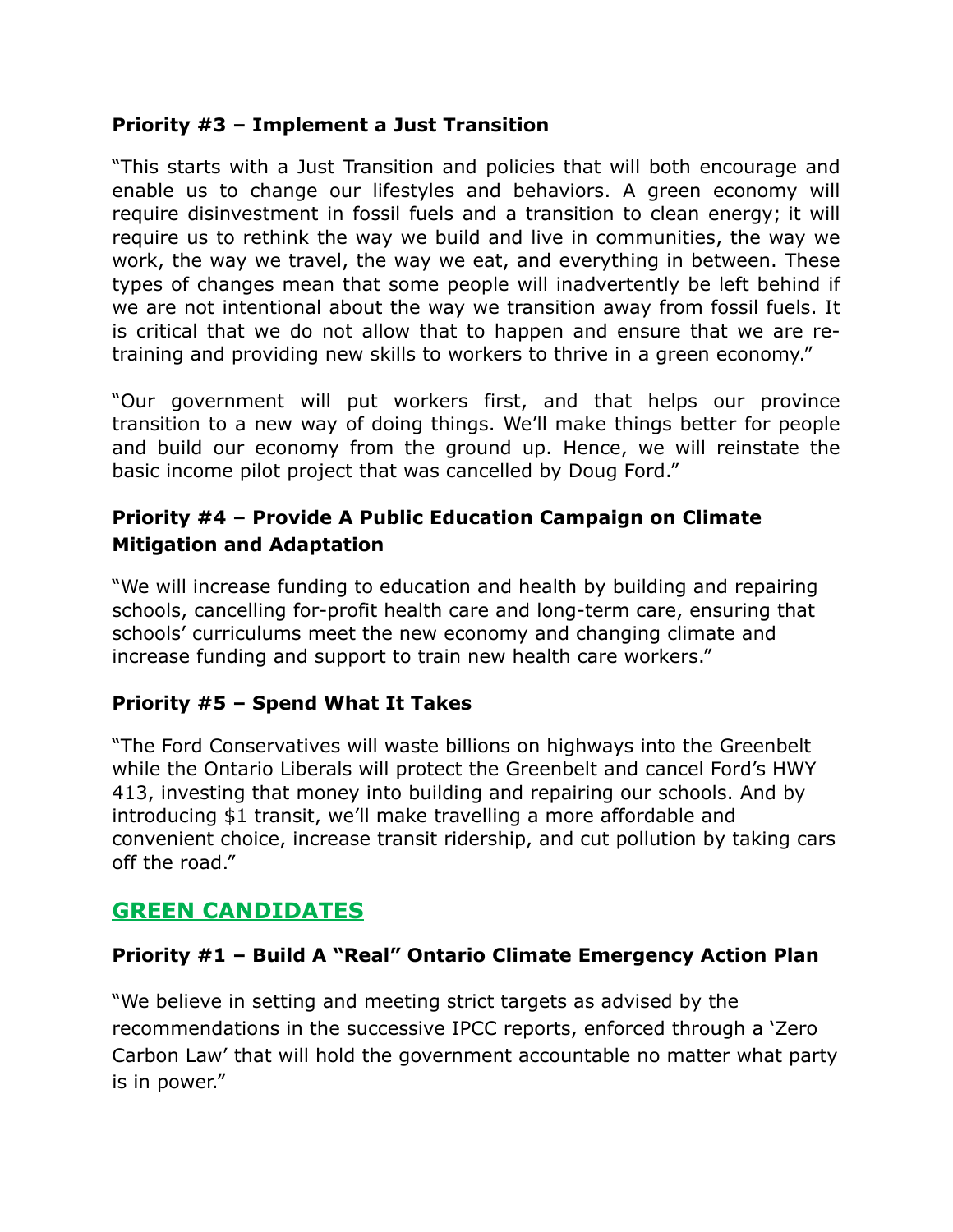"We have a real plan to reach net-zero by 2045." "We need immediate and decisive action on climate crisis, first priority" "Greens have a long-standing respect for and recognition of Indigenous cultures worldwide and this has helped the form the Green Party social justice policy. We look to First Nations for leadership and guidance not just from environmental wisdom but also spirituality and social justice."

# **Priority #2 – Develop Sustainable Land Use Planning Reforms**

"I strongly oppose highway 413 and other similar highways and believe precious funds need to be invested in green infrastructure including public transit, net zero homes and retrofitted commercial buildings."

# **Priority #3 – Implement a Just Transition**

"We need to prioritize land for ecological preservation and food sustainability, apply environmental lens to planning and zoning and even lifestyle, and empower more public and organizational engagement in the drafting of regional and municipal plans."

"We need to push for universal income system that prioritizes basic needs and is equitable to families and individuals."

"The Green Party and I believe strongly in a just transition that rolls back 'punitive measures' to catch so-called 'cheats' and retools our province to provide care for our people, not punish them."

"The housing crisis, affordability of living, healthcare and education crisis are all important issues that we cannot ignore and must address, but without immediate and decisive action on the climate crisis, the challenges we are facing in these other social and economic spaces are going to be amplified to an existential level."

"We need to empower youth to be guardians of our future."

"We need to address social and economic inequality."

# **Priority #4 – Provide A Public Education Campaign on Climate Mitigation and Adaptation**

"A proper education campaign, not just in schools but for residents everywhere will go a long way to getting the public behind a mass campaign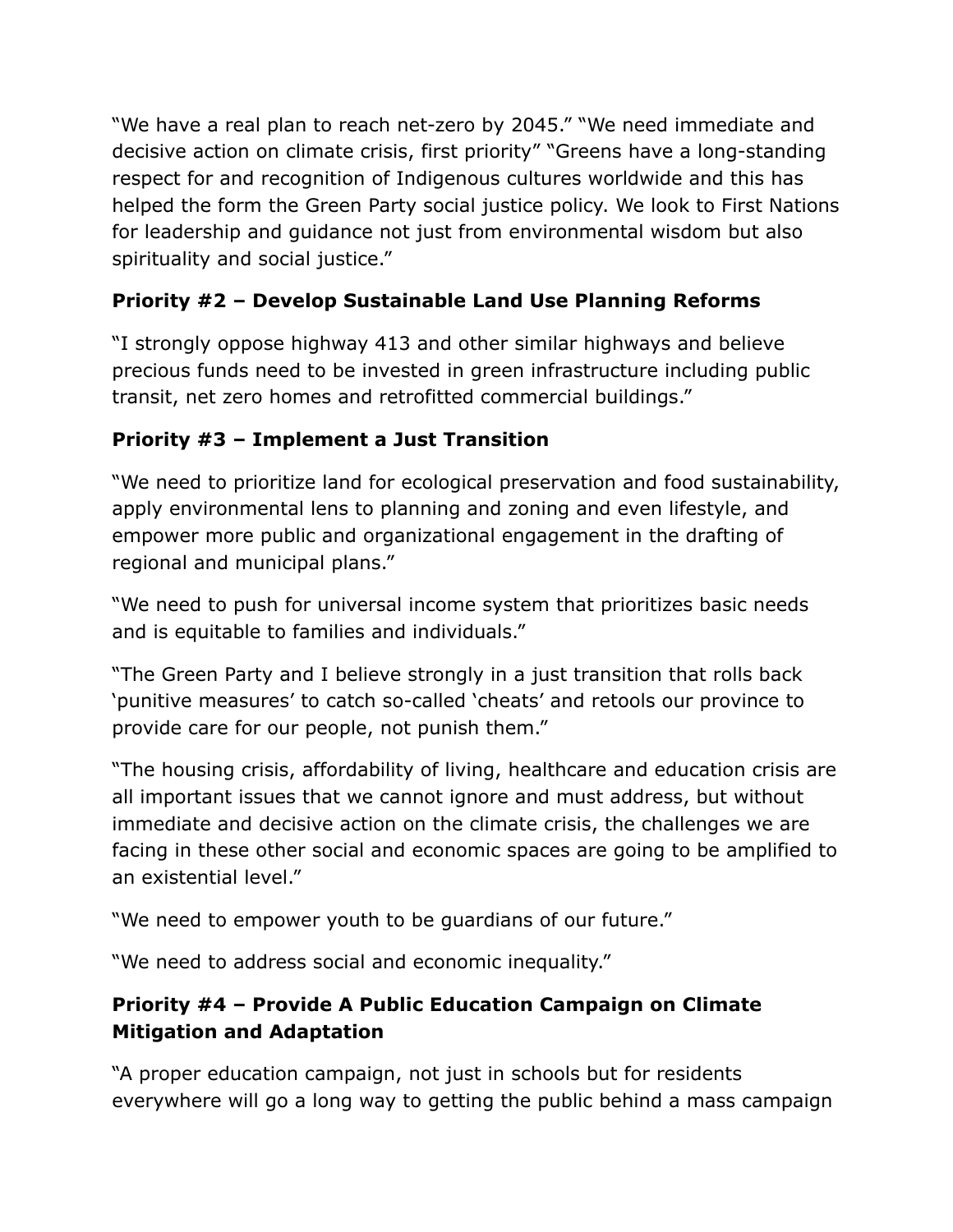of emissions reductions and environmental protection. I believe it is key we take the emphasis away from what individuals can do and talk more about what communities and industry must do. Recycling and ZEV's and other initiatives are important, but the burden of climate change should be on society as a whole."

"We need a whole-of-government approach to the problem of climate change."

## **Priority #5 – Spend What It Takes**

"We should push to review all spending in the province through the social and environmental lens to reallocate funding."

"Funds required should be generated in a way that is least impactful on individuals and should be collected from corporations."

"We need to end wasteful projects like highway plans and the put the funds to support Ontarians with Basic Income and livable wages."

# **CONSERVATIVE CANDIDATES**

## **Priority #1 – Build A "Real" Ontario Climate Emergency Action Plan**

"We need to do more to address the climate crisis. We in Ontario need to do our part to reduce carbon emissions and reduce individual carbon footprints. New technologies, some of which have yet to be invented, will help."

## **Priority #2 – Develop Sustainable Land Use Planning Reforms**

No responses

## **Priority #3 – Implement a Just Transition**

No responses

## **Priority #4 – Provide A Public Education Campaign on Climate Mitigation and Adaptation**

No responses

#### **Priority #5 – Spend What It Takes**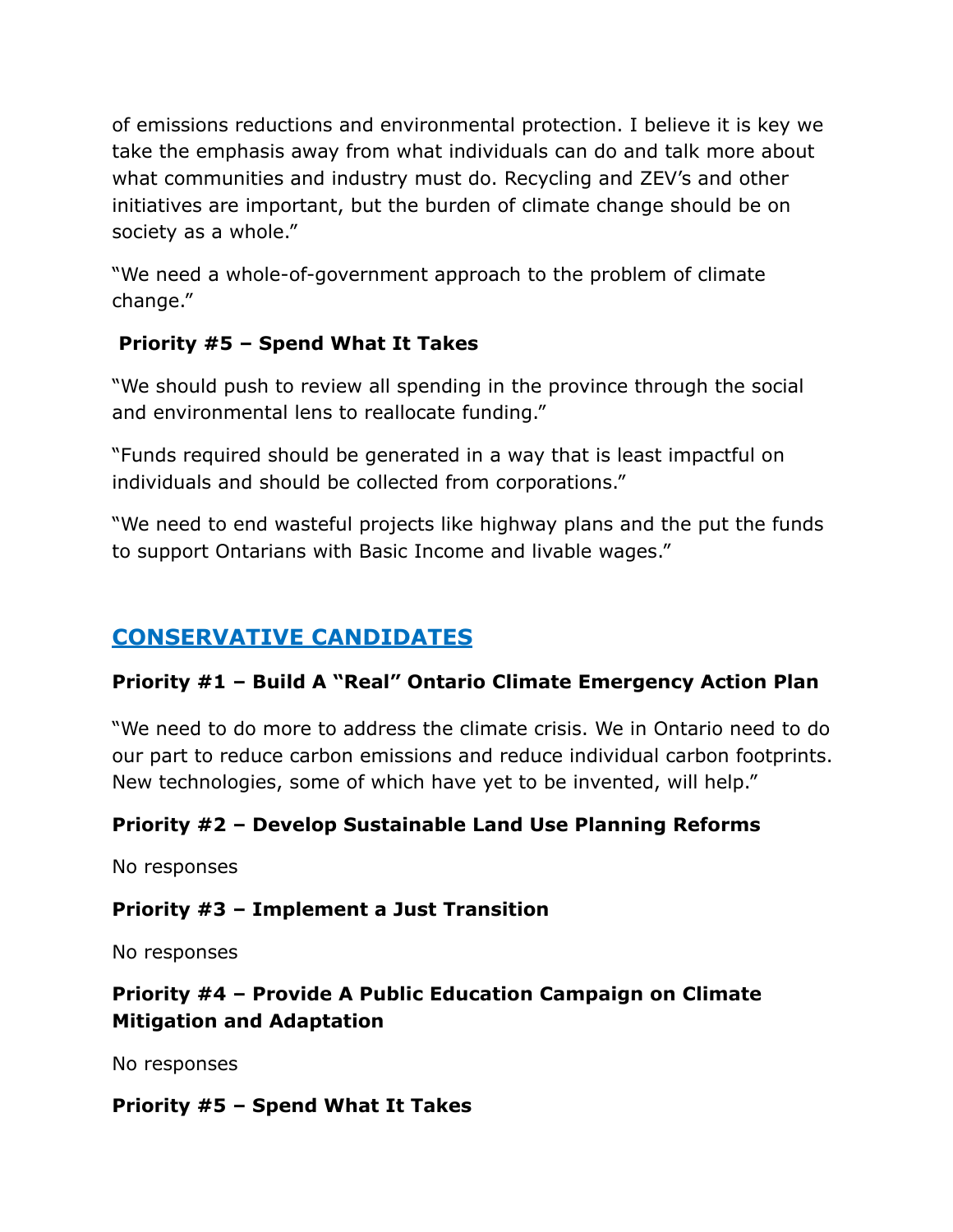No responses

## **OTHER PARTIES**

## **NEW BLUE PARTY-NO RESPONSES FROM 5 HALTON CANDIDATES ONTARIO PARTY- NO RESPONSES FROM 3 HALTON CANDIDATES NONE OF THE ABOVE PARTY (NOTA) 1 CANDIDATE SEE BELOW**

#### **Priority #1 – Build A "Real" Ontario Climate Emergency Action Plan**

"Everything GASP is asking (GASP election priorities) is completely doable in stages. 100 percent renewable would be great once we get sustainable and renewable energy source along the lines of Zero-point energy."

#### **Priority #2 – Develop Sustainable Land Use Planning Reforms**

No response

#### **Priority #3 – Implement a Just Transition**

No response

#### **Priority #4 – Provide A Public Education Campaign on Climate Mitigation and Adaptation**

No response

#### **Priority #5 – Spend What It Takes**

"We have been trusting, with our lives and the lives of our children and grandchildren "politicians' who have put greed and corruption and personal gain over the health and safety of the world, not just Canada."

#### **4. Conclusion & Suggestion for Next Step**

The GASP results to our Climate Crisis Priorities for the Ontario June election were essentially the same as in the two previous elections that we monitored. Conservatives would not engage in interviews or in allcandidate meetings, did not respond to emails and refused to respond to citizens outside of their riding (although GASPs live in every Halton riding).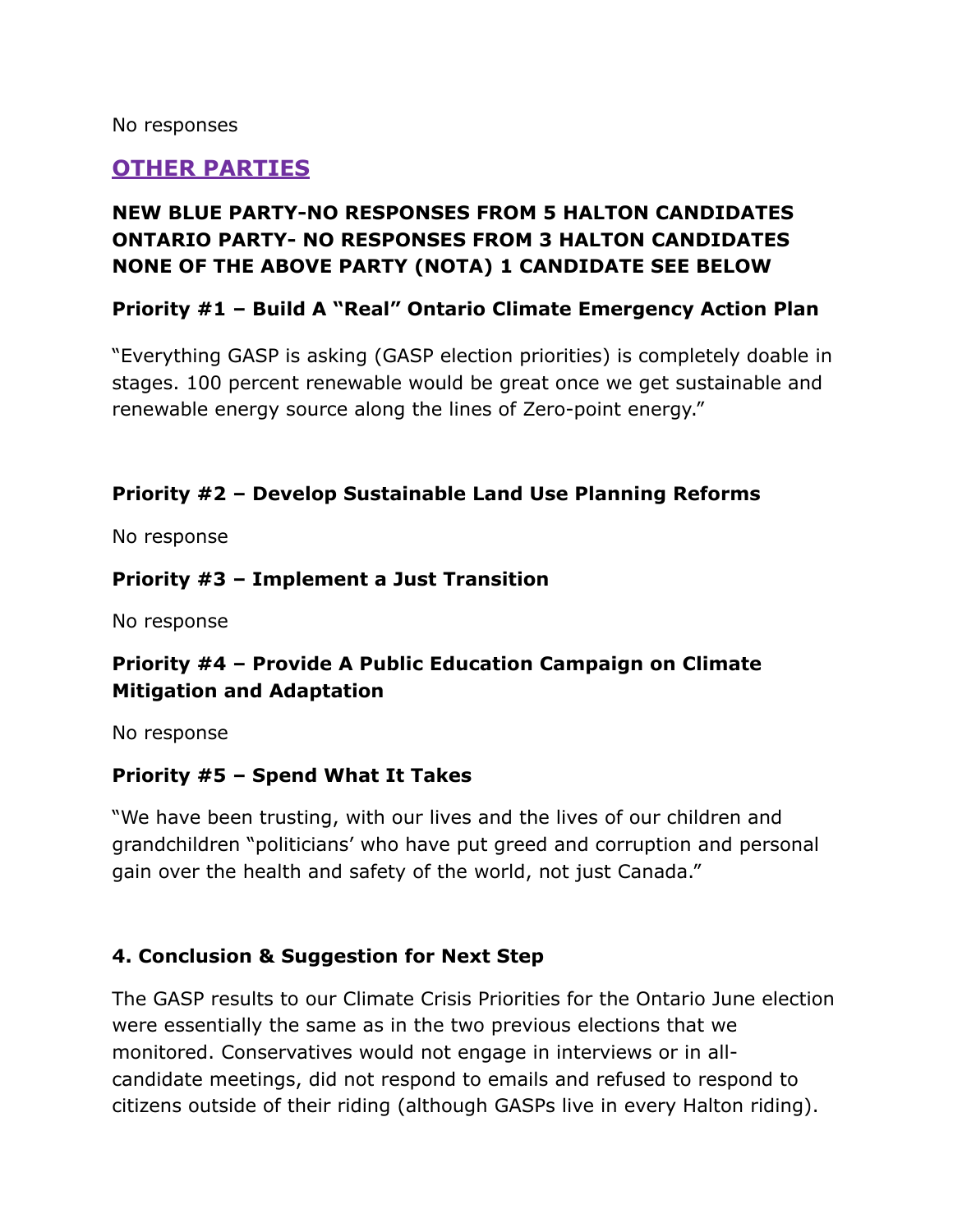Whereas the Liberal, NDP, and Green responses were quite similar, even compatible with the five GASP election priorities. Some examples are: all three parties have emission targets that match or exceed the Federal targets; oppose highway#413; promote protection of nature by 30%; agree to strengthen and enforce environmental rights; are against urban sprawl; promote saving farmland; intend to increase funding for public healthcare; are against privatization of Long-Term Care; support Basic Income; and share a sense that ignoring and delaying action on the climate crisis will cost us dearly in the future.

We would be remiss in not pointing out the Green Candidates for their "wonderful, lengthy, fulsome responses" (Dorothy GASP lead). We agree that all three Green candidates were impressive 'Climate Champions'. Unlike some of the other candidates who quoted directly from party platforms without referencing GASP priorities, the Greens were knowledgeable, passionate, and responded in depth about their plans for each priority and spoke 'from the heart'.

Two NDP candidates did respond directly to GASP priorities and referenced their party platforms.

Two Liberal candidates added to their initial comments and highlighted key environmental measures following the release of their party platform.

#### **Next Step**

These results may be of interest to GASPS but it is not the stuff for Op-ed/ Commentary/Opinion. Anyone with the slightest of interest in the election knows that Conservatives do not care about the climate crisis and that the other main parties do. Today, affordability, housing, healthcare and education are THE issues prioritized over climate. GASPs know that without urgent action on the climate crisis - affordability, housing, healthcare, and education will be made much worse. It is all connected.

Can we write an Op-ed that makes that connection?

We will need a story or a 'hook'.